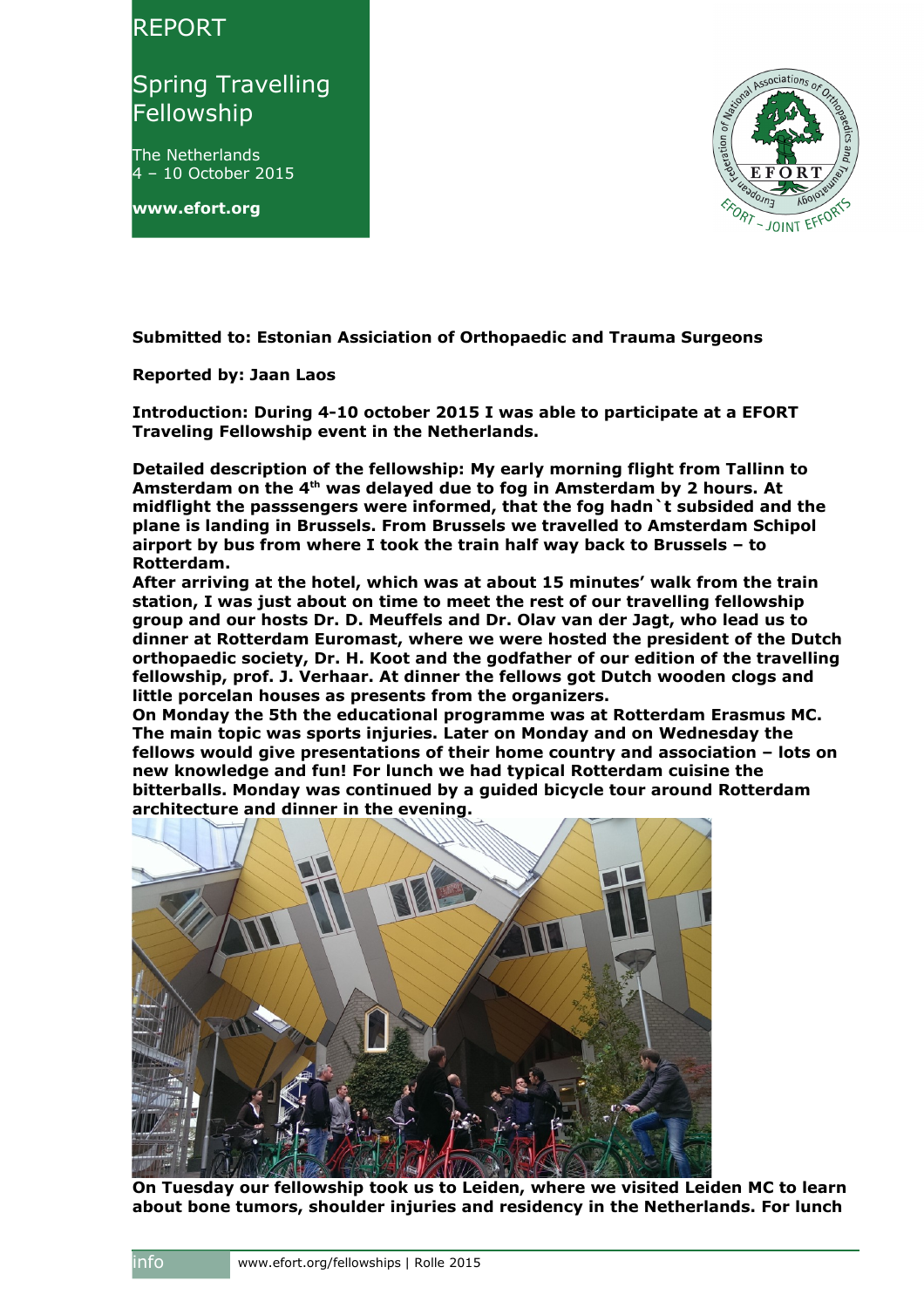# Spring Travelling **Fellowship**

The Netherlands 4 – 10 October 2015

**www.efort.org**



**we had typical Leiden cuisine the bitterballs. The hosts gave us a guided tour in Leiden and prof. Rob Nelissen accompanied us for dinner.**



**On Wednesday the 7th we were back at Rotterdam Erasmus MC again to have a tour in the laboratory, the library and the emergency department. In the educational programme we learned about revision hip and knee surgery. In the evening we travelled to Holland Amerika Lijn restaurant by rivertaxi to have dinner with our godfather Jan Verhaar.**

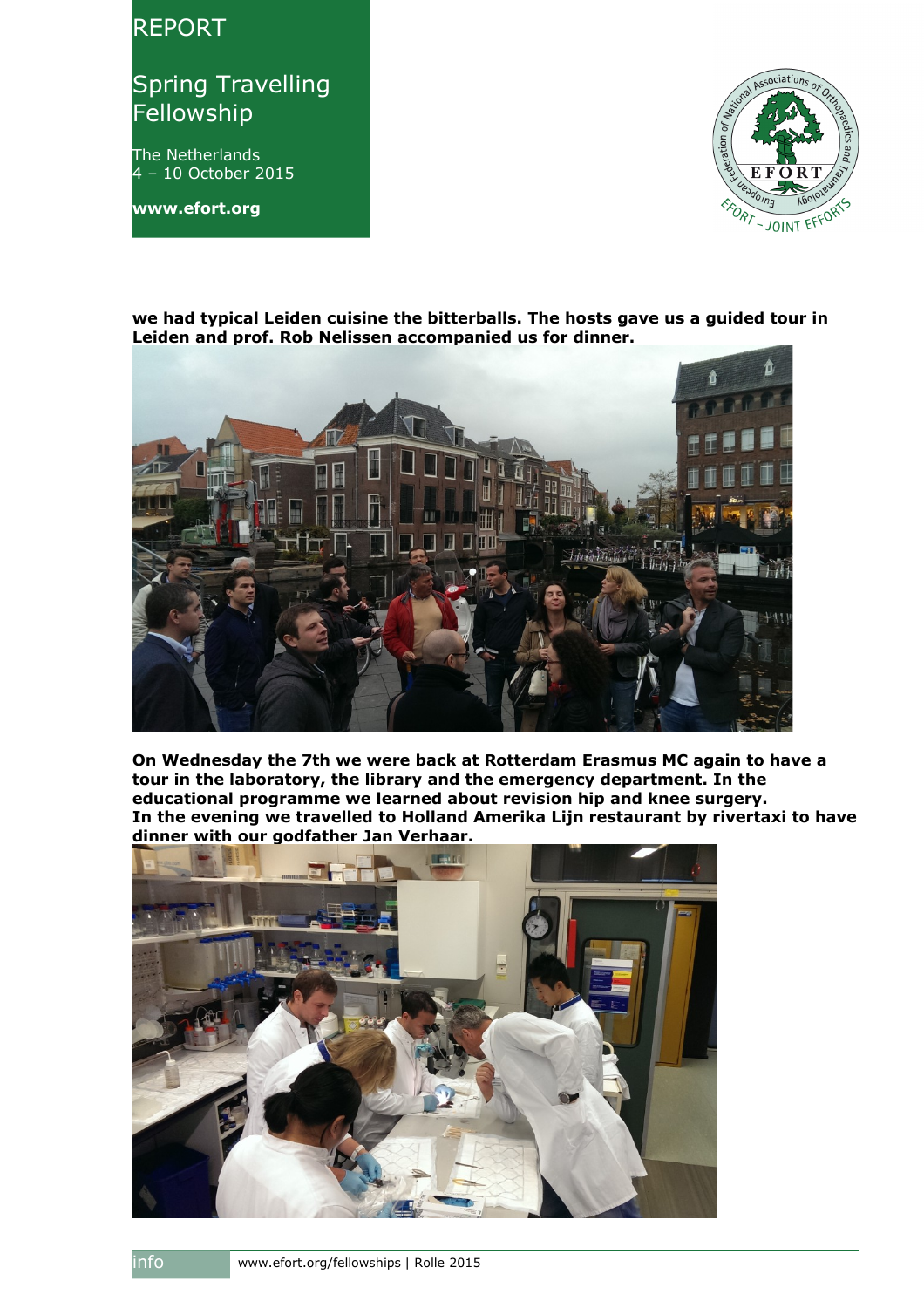## Spring Travelling **Fellowship**

The Netherlands 4 – 10 October 2015

**www.efort.org**



**On Thursday morning we travelled from Rotterdam to Amsterdam VUMC to learn about spine stability and tumors. A few months earlier the whole VUMC had been evacuated due to flooding. In Amsterdam bitterballs are known as usual Dutch cuisine. Later in the evening we had a nice boattrip accompanied by prof. B. van Royen on the canals of Amsterdam to our new hotel and to dinner restaurant.**



**On Friday we visited Amsterdam AMC to learn about elbow and knee trauma surgery, cavovarus and planovalgus foot surgical treatment and talar OCDs. Later we would have a guided tour in the old town of Amsterdam including the red light district.**